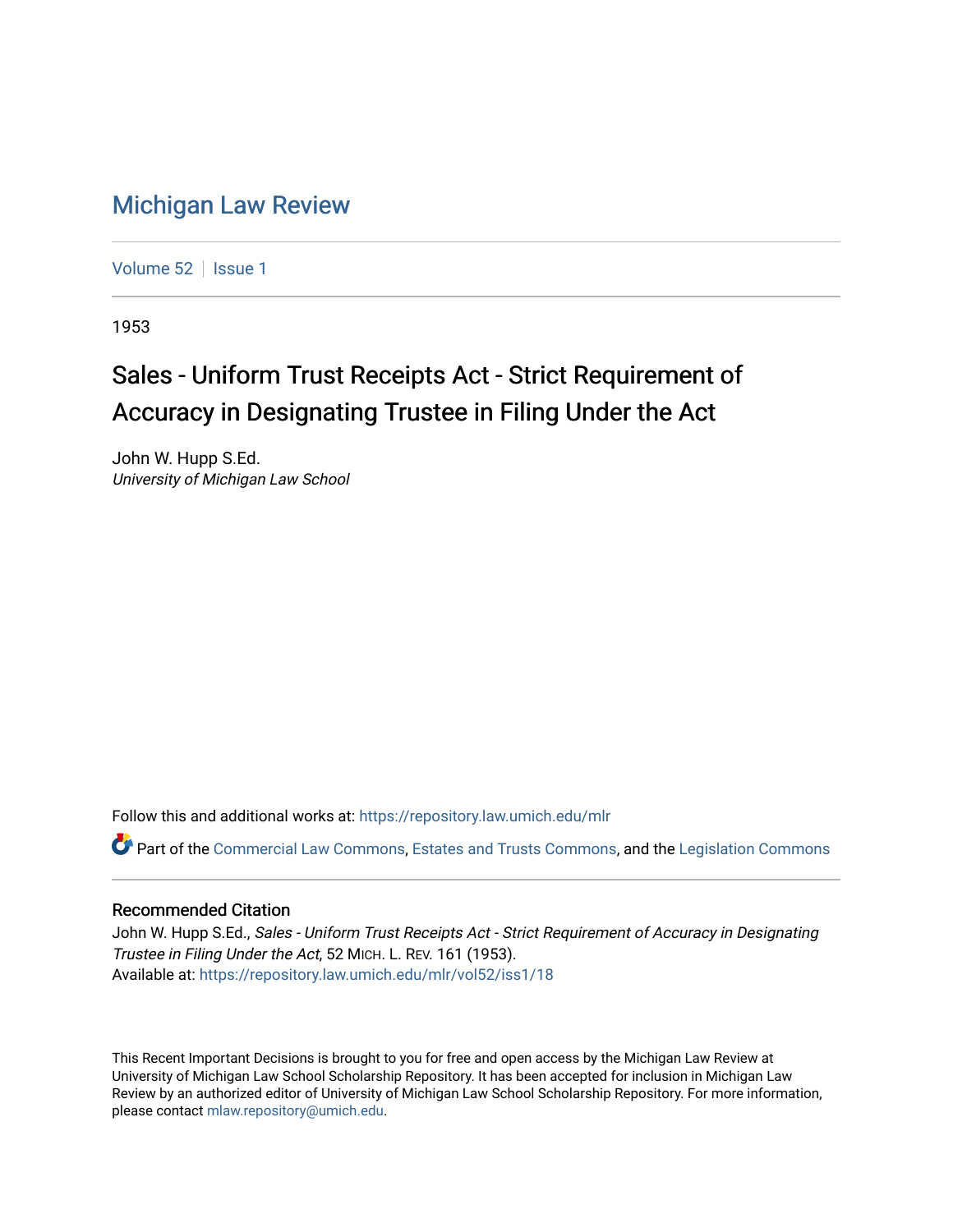S.ALEs-UNIFoRM TRUST RECEIPTS ACT-STRICT REQUIREMENT OF Ac-CURACY IN DESIGNATING TRUSTEE IN FILING UNDER THE ACT-Plaintiff and E. R. Millen Co., Inc., entered into a financing arrangement whereby plaintiff agreed to finance the wholesale purchase of various types of electrical appliances by E. R. Millen Co., Inc. Plaintiff promptly recorded a statement of trust receipt financing setting forth that the plaintiff "is or expects to be engaged in financing under trust receipt transactions the acquisitions by the trustee, E. R. Millen Company." The statement then designated the trustee's business address. This trust receipts arrangement was in operation for about a year when E. R. Millen Co., Inc., made a general assignment of all of its property to the defendant for the benefit of its creditors. Plaintiff brought suit to obtain a declaratory decree as to its security interest in the electrical equipment turned over to defendant. The trial court ruled that the statement filed by the plaintiff did not comply with the recording provisions of the Uniform Trust Receipts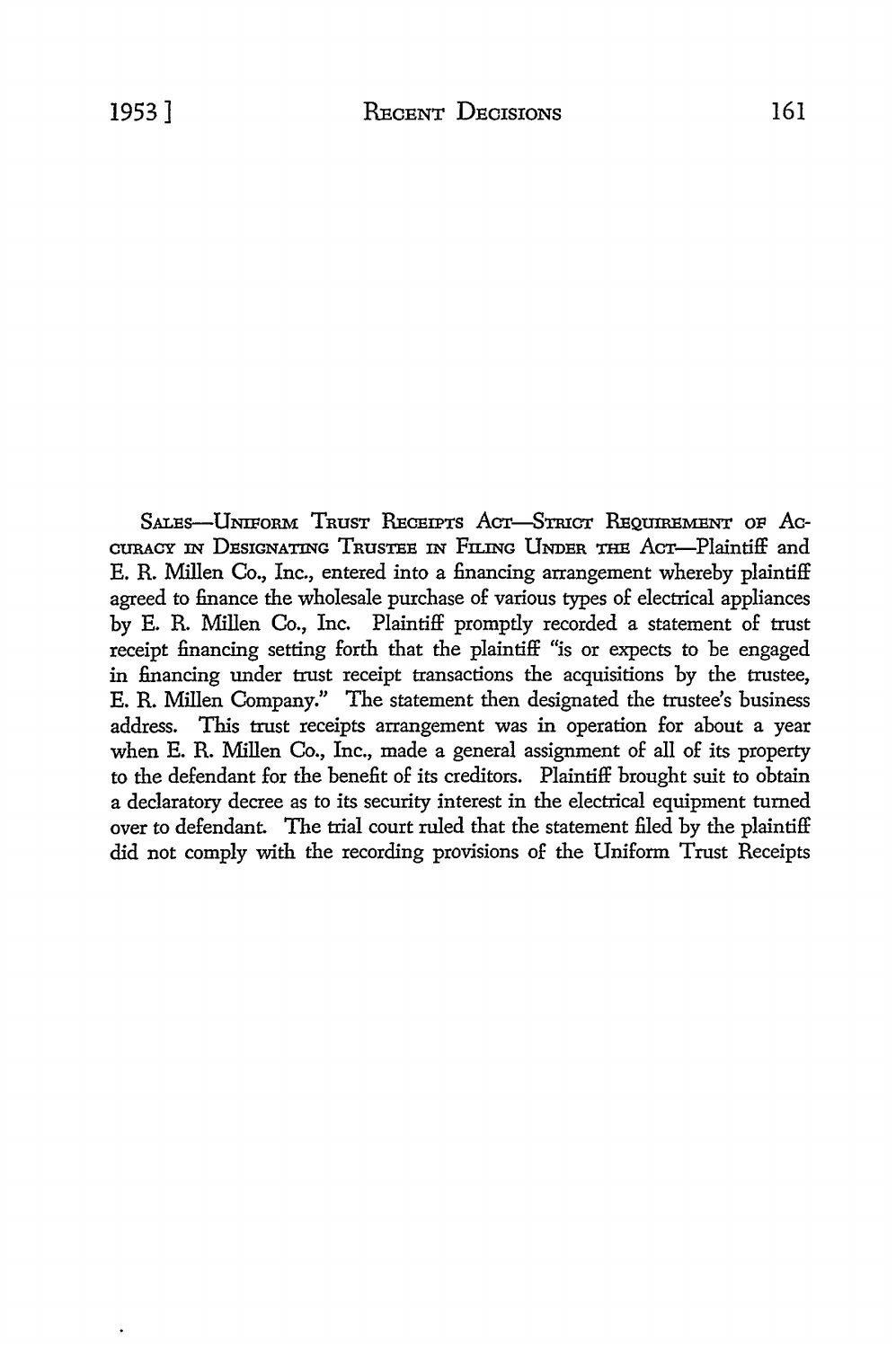Act because the trustee's name was given as "E. R. Millen Company,'' instead of "E. R. Millen Co., Inc." Consequently, the plaintiff's security interest was void as against the defendant.1 On appeal, *held,* affirmed. As a uniform law, the Trust Receipts Act should be strictly construed if the decisions in the several states are to be uniform, and exact compliance with the recording provisions is accordingly required in order to impart constructive notice to third parties.<sup>2</sup> *General Motors Acceptance Corp. v. Haley,* (Mass. 1952) 109 N. E. (2d) 143.

The principal case is believed to be the first that has dealt with the question of the degree of accuracy needed in designating the trustee's name in order to comply with the recording requirements of the Uniform Trust Receipts Act. However, a somewhat analogous problem has frequently been presented by cases involving the adequacy of the description of personal property in the recordations of conditional sale contracts and chattel mortgages.<sup>3</sup> In general, the decisions in these cases reflect a less stringent attitude with respect to the need for accuracy and completeness than is represented by the decision in the principal case. While many cases can be found where a description has been held defective because it is either inaccurate<sup>4</sup> or incomplete,<sup>5</sup> there are also numerous cases which have upheld descriptions that are inaccurate in some respect<sup>6</sup> or are to a considerable extent incomplete.<sup>7</sup> For the most part

1 The critical statutory provisions read as follows: "If the entruster within the period of thirty days specified in subsection 1 of section eight files as in this chapter provided, such filing shall be effective to preserve his security interest in documents or goods against all persons, save as otherwise provided by sections eight to eleven, inclusive, fourteen and fifteen." Mass. Laws Ann. (1952 Supp.) c. 255A, §7. "Any entruster undertaking or contemplating trust receipt transactions with reference to documents of goods . . . may file with the state secretary a statement, signed by the entruster and the trustee, containing: (a) A designation of the entruster and the trustee, and of the chief place of business of each...." Mass. Laws Ann. (1952 Supp.) c. 255A, §13. <br>2 With the adoption of the Uniform Trust Receipts Act by Michigan in 1952, Mich.

Comp. Laws (Mason, 1952 Supp.) §§555.401 to 555.419, the act is now in force in twenty-eight states. The other states that have adopted the act are Alabama, Arizona, California, Connecticut, Delaware, Idaho, lliinois, Indiana, Maryland, Massachusetts, Minnesota, Montana, Nebraska, Nevada, New Hampshire, New Jersey, New Mexico, New York, North Dakota, Oregon, Pennsylvania, South Dakota, Tennessee, Utah, Virginia, Washington, and Wyoming.

<sup>3</sup> Cases collected in 65 A.L.R. 714 (1930). A related problem is also presented where the applicable statute requires the inclusion of all conditions or terms of the conditional sale contract in the recording instrument. Some of the cases indicate that the statute will be strictly construed and applied with respect to questions of accuracy and completeness. See Standard Acceptance Corp. v. Connor, 127 Conn. 199, 15 A. (2d) 314 (1940); Rhode Island Hospital National Bank v. Larson, 137 Conn. 541, 79 A. (2d) 182 (1951); Brunswick-Balke-Collender Co. v. Thomas, (2d Cir. 1945) 151 F. (2d) 892.

4 Shearer v. Rousch, 32 Ga. App. 663, 124 S.E. 356 (1924); Trapani v. Universal Credit Co., 151 Kan. 715, 100 P. (2d) 735 (1940).

5 A. Y. McDonald Mfg. Co. v. Read, 210 Minn. 232, 297 N.W. 739 (1941); International Harvester Co. v. Champlin Refining Co., 153 Kan. 414, 110 P. (2d) 779 (1941); Empire State Chair Co. v. Beldock, (2d Cir. 1944) 140 F. (2d) 587.

6 G. A. Crancer Co. v. Cooper, 98 Neb. 153, 152 N.W. 304 (1914); MacCallum-Donahoe Finance Co. v. Warren, 122 Wash. 176, 210 P. 368 (1922); Huber v. Cloud, 102 N.J. 181, 130 A. 562 (1925); C.I.T. Corp. v. DeGraff Lumber Co., 194 Minn. 169, 259 N.W. 807 (1935).

7 Gould v. Huff, 130 Me. 226, 154 A. 574 (1931); In re Central Park Dairyland,